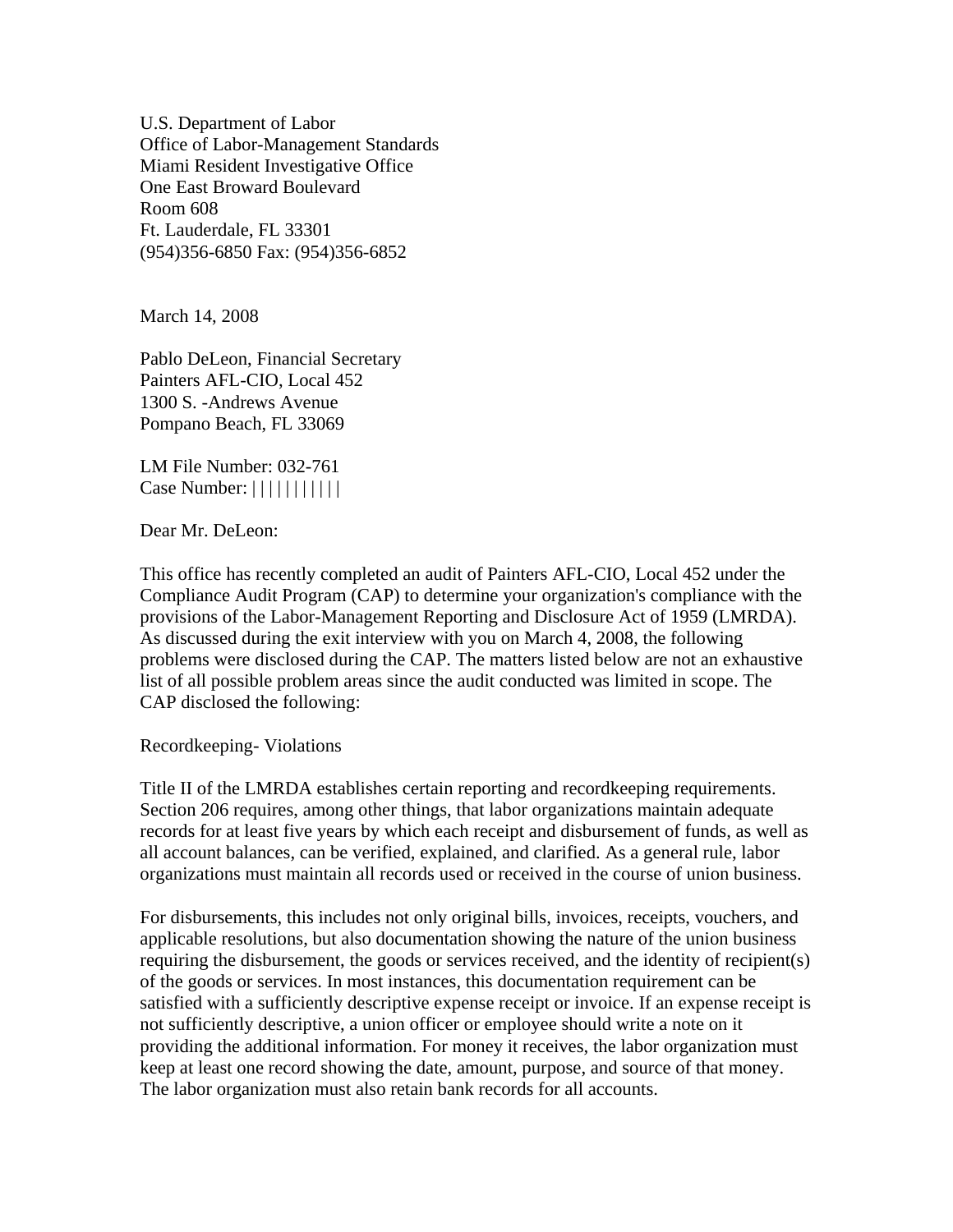### Deposit Records

Local 452 did not maintain its deposit slips which were used to record the union's receipts from January through March 2006. Union receipts records must include an adequate identification of all money the union receives. The records should show the date and amount received, and the source of the money.

# Check Cashing

The audit revealed that one officer in FYE December 31, 2006 had a regular practice cashing their union salary check using Local 452's funds, specifically cash dues that were on hand. No records existed to verify this practice. I recommended during the audit that the union revise their practice of cashing checks for officers using Local 452's funds. You advised that this practice had never been authorized and that cash was no longer accepted by Local 452.

Based on your assurance that Local 452 will retain adequate documentation in the future OLMS will take no further enforcement action at this time regarding the above violations.

# Reporting Violations

The audit disclosed a violation of LMRDA Section 201(b), which requires labor organizations to file annual financial reports accurately disclosing their financial condition and operations. The Labor Organization Annual Report Form LM-3 filed by Local 452 for fiscal year ending December 31, 2006, was deficient in the following areas:

### Disbursements to Officers (LM-3)

Local 452 did not include some reimbursements to officers totaling at least \$320 in the amounts reported Item 24 (All Officers and Disbursements to Officers). Disbursements to Vice President Shandrell Blue were reported as \$120, while the audit revealed an additional \$200 was disbursed to Mr. Blue.

Local 452 did not report Trustee David Biggs and the \$120 paid to him or on his behalf in Item 24 (All Officers and Disbursements to Officers). The union must report in Item 24 all persons who held office during the year, regardless of whether they received any from the union.

The union must report most direct disbursements to Local 452 officers and some indirect disbursements made on behalf of its officers in Item 24. A "direct disbursement to an officer is a payment made to an officer in the form of cash, property, goods, services or other things of value. See the instructions for Item 24 for a discussion of certain direct disbursements to officers that do not have to be reported in Item 24. An "indirect disbursement" to an officer is a payment to another party (including a credit card company) for cash, property, goods, services, or other things of value received by or on behalf of an officer. However, indirect disbursements for temporary lodging (such as a